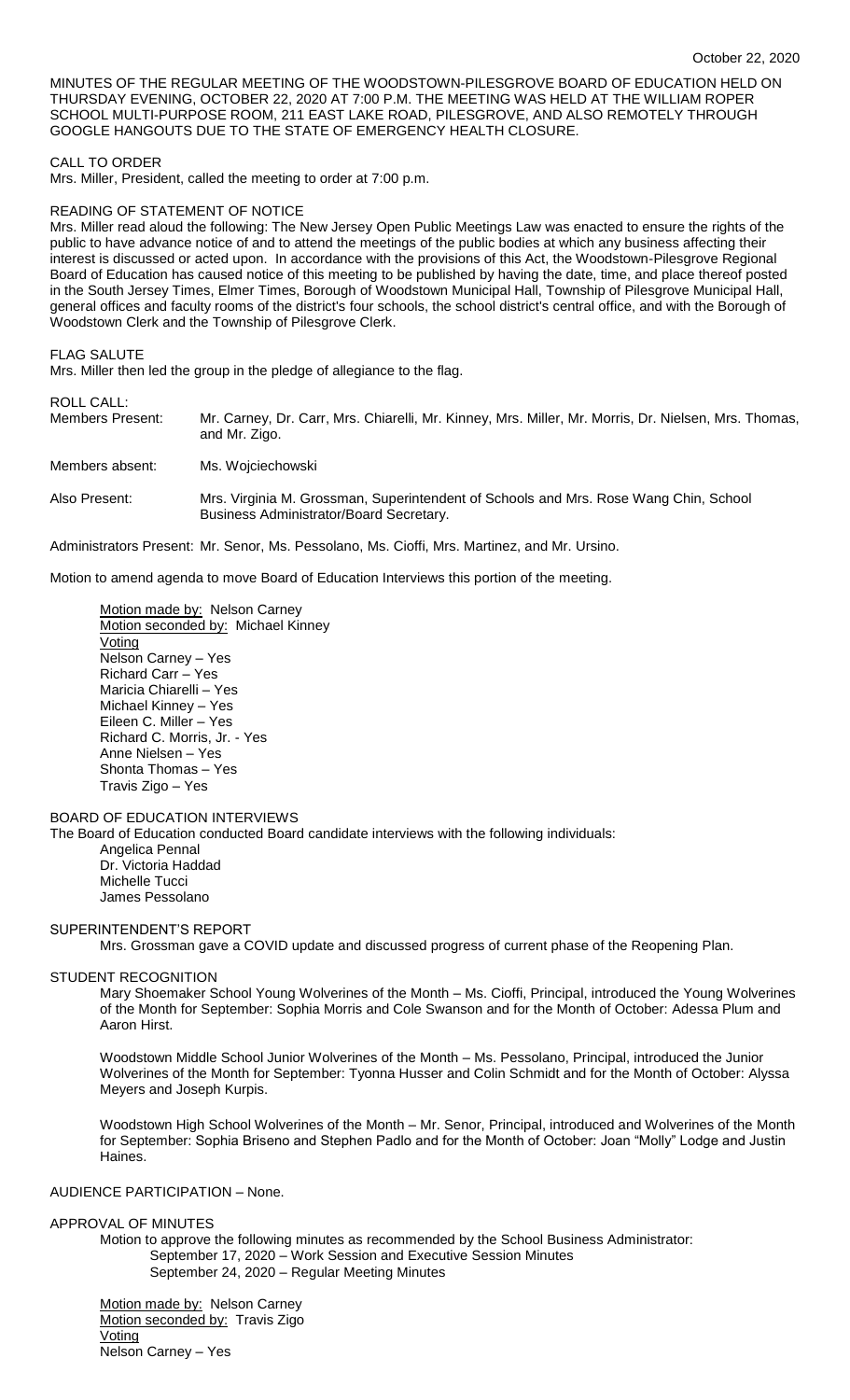Richard Carr – Yes Maricia Chiarelli – Yes Michael Kinney – Yes Eileen C. Miller – Yes Richard C. Morris, Jr. - Yes Anne Nielsen – Yes Shonta Thomas – Yes Travis Zigo – Yes

INSTRUCTION/CURRICULUM

Motion to approve the following as recommended by the Superintendent: District Evaluation Models as follows:

> Administrators - NJPPL Certificated Staff - McRel

October 2020 fundraiser list. (see page \_\_\_)

Harassment, Intimidation and Bullying report dated 9/8/2020 - 10/15/2020 and to provide notification letters as required to the parents/guardians advising that this information has been provided to the Board of Education.

Motion made by: Nelson Carney Motion seconded by: Richard C. Morris, Jr. **Voting** Nelson Carney – Yes Richard Carr – Yes Maricia Chiarelli – Yes Michael Kinney – Yes Eileen C. Miller – Yes Richard C. Morris, Jr. - Yes Anne Nielsen – Yes Shonta Thomas – Yes Travis Zigo – Yes

## ADMINISTRATION/PERSONNEL

Motion to approve the following as recommended by the Superintendent:

Acceptance of Resignations/Retirements as follows:

Retirement of Linda Ercolani (cafeteria) effective 11/1/2020. Retirement of Deborah Schulze (cafeteria) effective 9/30/2020. Retirement of Douglas Hathaway (teacher) effective 1/1/2021. Retirement of James Kelly (teacher) effective 2/1/2021.

Buildings and Grounds Foreman job description.

Extra duty lists for October 2020 as follows: Athletics (see page \_\_\_) High School (see page \_\_\_) McKinney-Veto (see page \_\_\_)

Adjust Sebastian Tindley from a Custodian Part-time (week-ends) to as needed at an hourly rate of \$16.16 per hour.

October substitute list. (see page \_\_\_)

Motion made by: Nelson Carney Motion seconded by: Michael Kinney Voting Nelson Carney – Yes Richard Carr – Yes Maricia Chiarelli – Yes Michael Kinney – Yes Eileen C. Miller – Yes Richard C. Morris, Jr. - Yes Anne Nielsen – Yes Shonta Thomas – Yes Travis Zigo – Yes

Motion to approve the following as recommended by the Superintendent (voting not applicable to sending district representatives):

Acceptance of Resignations/Retirements as follows: Resignation of Melanie Campbell (cafeteria aide) effective 10/1/2020. Resignation of Marianne Dell'Arciprete (cafeteria aide) effective 10/16/2020.

Leave of absence for Alison Schulze (MSS teacher) from approximately 11/16/2020 through 2/5/2021.

Extra duty lists for October 2020 as follows: Middle School (see page \_\_\_) Mary Shoemaker (see page \_ Homebound Instruction (see page \_\_\_)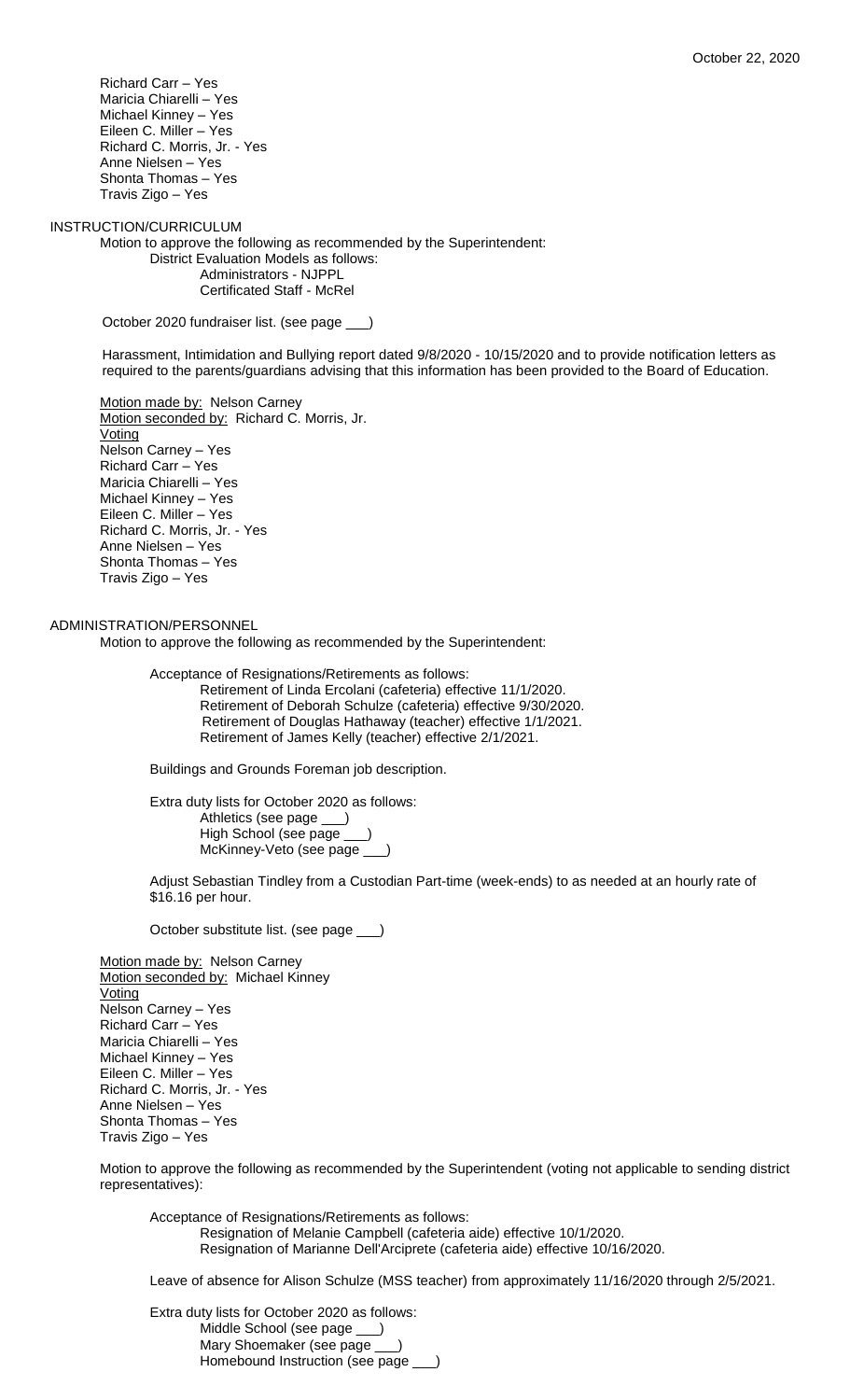Motion made by: Nelson Carney Motion seconded by: Richard Carr **Voting** Nelson Carney – Yes Richard Carr – Yes Maricia Chiarelli – Yes Eileen C. Miller – Yes Anne Nielsen – Yes Shonta Thomas – Yes Travis Zigo – Yes

## OPERATIONS/FINANCE

Motion to approve the following financial reports as recommended by the School Business Administrator: (see Board Minutes Financial Back-up Binder for details).

\_\_\_\_\_\_\_\_\_\_\_\_\_\_\_\_\_\_\_\_\_\_\_\_\_\_\_\_\_ \_\_\_\_\_\_\_\_\_\_\_\_\_\_\_\_\_\_\_\_\_\_\_\_

Pursuant to N.J.A.C. 6A:23A-16.10 (c)3, I certify that as of August 31, 2020, no budgetary line item account has obligations and payments (contractual orders) which in total exceed the amount appropriated by the Woodstown-Pilesgrove Regional Board of Education pursuant to N.J.S.A. 18A:22-8.1 and N.J.S.A. 18A:22-8.2 and no budgetary line item account has been over-expended in violation of N.J.A.C. 6:23- 16.10 (a)1.

Board Secretary **Date** 

The August 31, 2020, preliminary final Report of the Treasurer of School Funds for the 2020-2021 school year is in agreement with the August 31, 2020, preliminary Report of the Board Secretary, pending audit.

Pursuant to N.J.A.C. 6A:23A-16.10(c)4, that the Woodstown-Pilesgrove Regional Board of Education certifies that as of August 31, 2020, and after review of the Secretary's Monthly Financial Report and the Treasurer's Monthly Financial Report and upon consultation with the appropriate district officials, to the best of the Board's knowledge, no major account or fund has been over-expended in violation of N.J.A.C. 6A:23A-16.10(a)1 and that sufficient funds are available to meet the district's financial obligations for the remainder of the fiscal year.

EFT's for September 2020, additional hand check payments for September 2020, and payment list for the month of October 2020.

Transfer of funds as previously approved by the Superintendent pursuant to 18A:22-8.1 for the month of August 2020.

Additional financial reports as follows:

Student Activities and Athletics for the month of September 2020. Scholarships for the month of September 2020. Odyssey of the Mind for the month of September 2020. Cafeteria Report for the month of September 2020. Woodstown Community School for the month of September 2020.

Motion made by: Anne Nielsen Motion seconded by: Travis Zigo Voting Nelson Carney – Yes Richard Carr – Yes Maricia Chiarelli – Yes Michael Kinney – Yes Eileen C. Miller – Yes Richard C. Morris, Jr. - Yes Anne Nielsen – Yes Shonta Thomas – Yes Travis Zigo – Yes

Motion to approve the following as recommended by the School Business Administrator: Contract with NFHS Network School Broadcast Program for the purpose of live streaming. The contract is awarded for five (5) years under N.J.S.A. 18A:42-f. The installation is in the amount of \$2,500.00, which is a one time fee.

Request to withdrawal from the district's Maintenance Reserve account in an estimate not to exceed \$21,460.00. Withdraw of funds is necessary to cover the cost associated with engineering fees and construction cost estimate of the repair of the storm water drainage structure and associated piping on district property along East Millbrook Avenue. Failure of the storm water piping and structure has resulted in the development of a significant and hazardous sinkhole along the sidewalk on East Millbrooke Avenue. (Note: More changes will come once we have a better estimate for construction cost.)

Contract with Gloucester County Special Services School District for the attendance of the following students for the 2020-2021 school year:

NJSmart #8692232997 in the amount of \$40,320.00 plus a 1:1 aide in the amount of \$41,580.00.

Request to apply for the No Kid Hungry School Nutrition Grant Opportunity, which will provide funding to school districts to enable districts and schools to maximize the child nutrition programs and resources to ensure children have access to healthy meals at school and at home.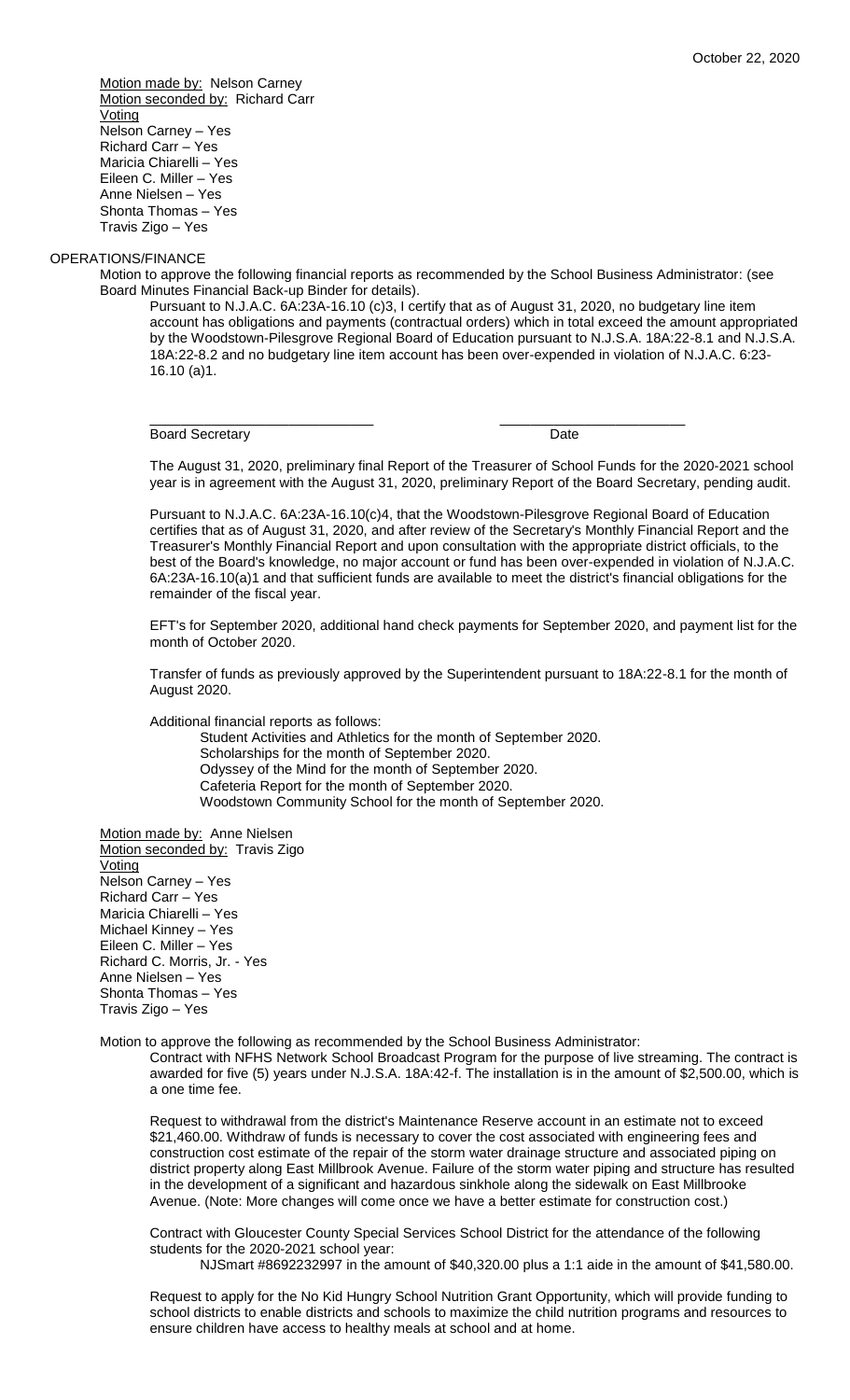Write-off uncollectible lunch debt for students no longer in the district in the amount of \$610.04 as per auditor approval.

Correction to the B. R. Williams contract, TR2 Route SP1, originally approved at the August 2020 board meeting. The correction is to the per diem amount originally approved at \$151.37 to the corrected amount of \$151.97 for a total increase in the amount of \$108.00.

Recommend to withdrawal from the district's Maintenance Reserve account in the amount of \$34,000. This withdraw of funds is necessary to cover the cost associated with required and emergency repairs at the Woodstown School, the Woodstown Middle School and the Mary Shoemaker Elementary School.

Note: Gramin motion took place after executive session.

Motion made by: Nelson Carney Motion seconded by: Travis Zigo **Voting** Nelson Carney – Yes Richard Carr – Yes Maricia Chiarelli – Yes Michael Kinney – Yes Eileen C. Miller – Yes Richard C. Morris, Jr. - Yes Anne Nielsen – Yes Shonta Thomas – Yes Travis Zigo – Yes

Motion to approve the following as recommended by the School Business Administrator (voting not applicable to sending district representatives):

Contract with Gloucester County Special Services School District for the attendance of the following students for the 2020-2021 school year:

NJSmart #5528401090 in the amount of \$40,320.00

NJSmart #5508166782 in the amount of \$40,320.00 plus a 1:1 aide in the amount of \$41,580.00 NJSmart #2597878993 in the amount of \$40,320.00 plus a 1:1 aide in the amount of \$41,580.00 NJSmart #1152948660 in the amount of \$42,210.00

Contract with LearnWell to provide instructional services to student NJSmart #3001836113 effective October 7, 2020 at \$45.00 per hour.

Motion made by: Nelson Carney Motion seconded by: Anne Nielsen Voting Nelson Carney – Yes Richard Carr – Yes Maricia Chiarelli – Yes Eileen C. Miller – Yes Anne Nielsen – Yes Shonta Thomas – Yes Travis Zigo – Yes

OLD BUSINESS – None.

#### POLICY

Motion to approve the following policies and regulations for second reading and adoption:

- P 1620 Administrative Employment Contracts (M) (Revised)
- P 1648 Restart and Recovery Plan (M) (Revised)

| P 1040    | Restant and Recovery Plan (M) (Revised)                                   |
|-----------|---------------------------------------------------------------------------|
| P 1648.02 | Remote Learning Options for Families (M) (Revised)                        |
| P 1648.03 | Restart and Recovery Plan – Full-Time Remote Instruction (M) (Revised)    |
| P 2431    | Athletic Competition (M) (Revised)                                        |
| R 2431.1  | Emergency Procedures for Sports and Other Athletic Activity (M) (Revised) |
| P 2451    | Adult High School (M) (Revised)                                           |
| P 2464    | Gifted and Talented Students (M) (Revised)                                |
| P 6440    | Cooperative Purchasing (M) (Revised)                                      |
| P 7440    | School District Security (M) (Revised)                                    |
| R 7440    | School District Security (M) (Revised)                                    |
| P 7450    | Property Inventory (M) (Revised)                                          |
| P 7510    | Use of School Facilities (M) (Revised)                                    |
| R 7510    | Use of School Facilities (M) (Revised)                                    |
| P 8420    | Emergency and Crisis Situations (M) (Revised)                             |
| P 8561    | Procurement Procedures for School Nutrition Programs (M) (Revised)        |
|           |                                                                           |

Motion made by: Nelson Carney Motion seconded by: Travis Zigo **Voting** Nelson Carney – Yes Richard Carr – Yes Maricia Chiarelli – Yes Michael Kinney – Yes Eileen C. Miller – Yes Richard C. Morris, Jr. - Yes Anne Nielsen – Yes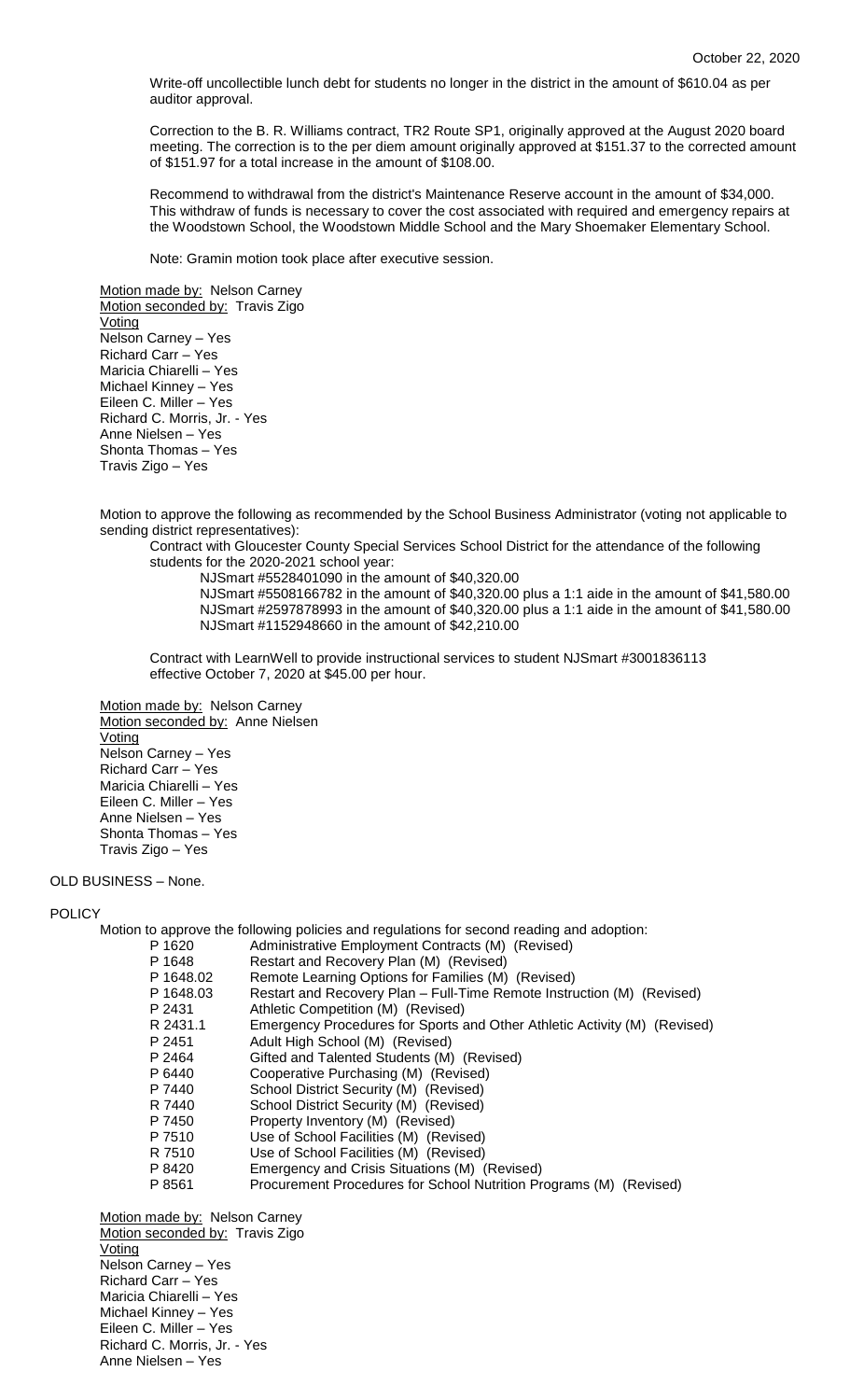Shonta Thomas – Yes Travis Zigo – Yes

Motion to approve the following policies and regulations for first reading:

| P 5330.05 | Seizure Action Plan (M) (New)                                  |
|-----------|----------------------------------------------------------------|
| R 5330.05 | Seizure Action Plan (M) (New)                                  |
| P 6470.01 | Electronic Funds Transfer and Claimant Certification (M) (New) |
| R 6470.01 | Electronic Funds Transfer and Claimant Certification (M) (New) |

Motion made by: Richard Carr Motion seconded by: Shonta Thomas Voting Nelson Carney – Yes Richard Carr – Yes Maricia Chiarelli – Yes Michael Kinney – Yes Eileen C. Miller – Yes Richard C. Morris, Jr. - Yes Anne Nielsen – Yes Shonta Thomas – Yes Travis Zigo – Yes

## NEW BUSINESS – None.

## REPORTS

Rose Chin, School Business Administrator reported on the following:

- September food service performance and outlook
- Maintenance Reserve projects
- NJ Educators Health Plan progress and next steps
- Budget Calendar Draft for 2021-2022 School Year.

## BOARD REPORTS

President -- Mrs. Miller stated that the October 19<sup>th</sup> physical school opening went well.

# Sending Districts

Upper Pittsgrove Township -- Mr. Michael Kinney

Upper Pittsgrove is embarking on a bond referendum for the roof; Board discussing the move to 5-day in-person learning.

Alloway Township -- Mr. Richard Morris

Alloway discussing moving to more in-person days than current.

## Liaison Reports

NJSBA Delegate Report – NJSBA virtual conference was this week; many interesting topics and webinars were offered; Mrs. Grossman thanked the Board for enabling herself and Mrs. Chin to attend the conference virtually.

SACC Report – Ms. Thomas reported that SACC is running smoothly; observing social distancing; SACC thanks district for support.

AG Report – Dr. Nielsen had nothing to report.

PTO Report – Mr. Zigo had nothing to report.

School Foundation Report – Mrs. Chiarelli stated that COVID considerations have impacted Foundation's planning of upcoming events.

CARE Report – Liaison to be determined.

Marlton Recreational Field Report – Ms. Wojciechowski was not in attendance.

Pilesgrove Township Report – Dr. Nielsen and Mr. Zigo had nothing to report.

Woodstown Borough Report – Mr. Carney reported that Route 40 is open; encourages everyone to vote.

AUDIENCE PARTICIPATION – Non-agenda Items. – None.

#### RECESS INTO EXECUTIVE SESSION I

The Open Public Meetings Act allows the Board to enter into executive session for confidential matters (N.J.S.A. 10:4- 12b). Matters discussed in executive session will remain confidential until such time as the need for confidentiality no longer exists.

Motion that the Board of Education enter into executive session, by resolution, to discuss appointment of Board Member and personnel matters. It is expected that the executive session will last approximately 15 minutes. The Board will reconvene in open public session immediately following. Formal action may or may not be taken as a result of the executive session. 9:06 p.m.)

Motion made by: Nelson Carney Motion seconded by: Richard C. Morris, Jr. **Voting** Nelson Carney – Yes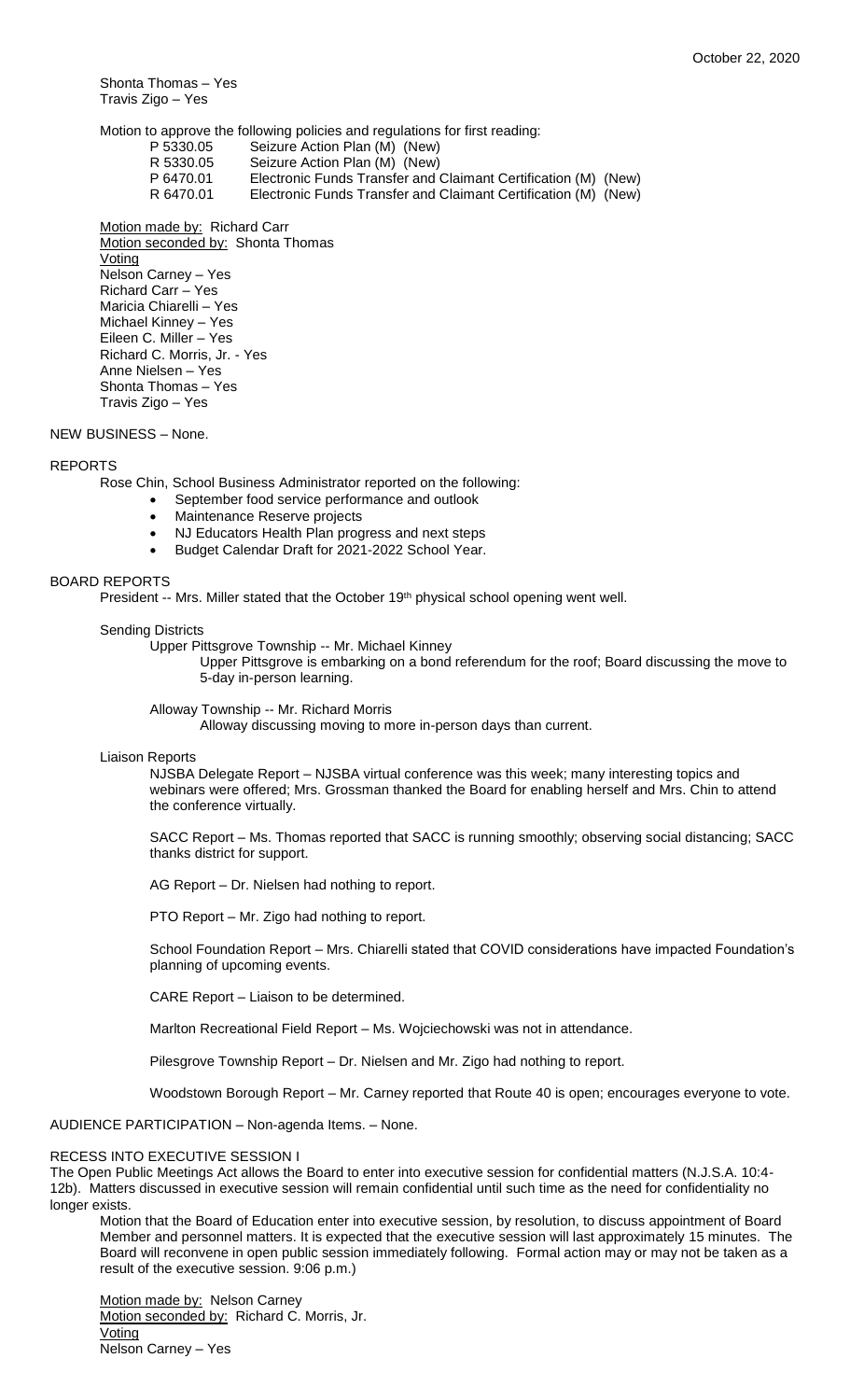Richard Carr – Yes Maricia Chiarelli – Yes Michael Kinney – Yes Eileen C. Miller – Yes Richard C. Morris, Jr. - Yes Anne Nielsen – Yes Shonta Thomas – Yes Travis Zigo – Yes

# RESUMPTION OF PUBLIC PORTION OF THE MEETING

Motion to resume the public portion of the meeting at 9:41 p.m.

Motion made by: Nelson Carney Motion seconded by: Anne Nielsen Voting Nelson Carney – Yes Richard Carr – Yes Maricia Chiarelli – Yes Michael Kinney – Yes Eileen C. Miller – Yes Richard C. Morris, Jr. - Yes Anne Nielsen – Yes Shonta Thomas – Yes Travis Zigo – Yes

# MOTION OUT OF EXECUTIVE

Motion to approve the following as recommended by the School Business Administrator:

Modification to the contract with Gramin Consulting Services. The contract modifications limit Gramin Consulting Services to assisting the Board in the planning, development, implementation and execution of any past, current, and/or future District capital improvement projects. The modified draft agreement also changes the fee rate, removes the expected service days, and excludes a number of day-to-day Buildings and Grounds management / administrative duties. (attachment)

Motion made by: Nelson Carney Motion seconded by: Michael Kinney **Voting** Nelson Carney – Yes Richard Carr – Yes Maricia Chiarelli – Yes Michael Kinney – Yes Eileen C. Miller – Yes Richard C. Morris, Jr. - Yes Anne Nielsen – Yes Shonta Thomas – Yes Travis Zigo – Yes

Motion to appoint Dr. Victoria Haddad to the open Pilesgrove Board of Education seat.

Motion made by: Michael Kinney Motion seconded by: Anne Nielsen **Voting** Nelson Carney – Yes Richard Carr – Yes Maricia Chiarelli – Yes Michael Kinney – Yes Eileen C. Miller – Yes Richard C. Morris, Jr. - Yes Anne Nielsen – Yes Shonta Thomas – Yes Travis Zigo – Yes

# GOOD OF THE ORDER

Mrs. Chiarelli wished incumbent Board members luck in the upcoming elections.

IMPORTANT DATES

November 12, 2020 – Work Session Meeting, 6:00 p.m., William Roper School MPR and Virtual November 19, 2020 – Regular Meeting, 7:00 p.m., William Roper School MPR and Virtual December 10, 2020 – Work Session Meeting, 6:00 p.m., William Roper School MPR and Virtual December 17, 2020 – Regular Meeting, 7:00 p.m., William Roper School MPR and Virtual January 4, 2021 – TENTATIVE Reorganization Meeting, 7:00 p.m., William Roper School MRP and Virtual

## ADJOURNMENT

Motion to adjourn this meeting at 9:49 p.m.

Motion made by: Nelson Carney Motion seconded by: Michael Kinney **Voting** Nelson Carney – Yes Richard Carr – Yes Maricia Chiarelli – Yes Michael Kinney – Yes